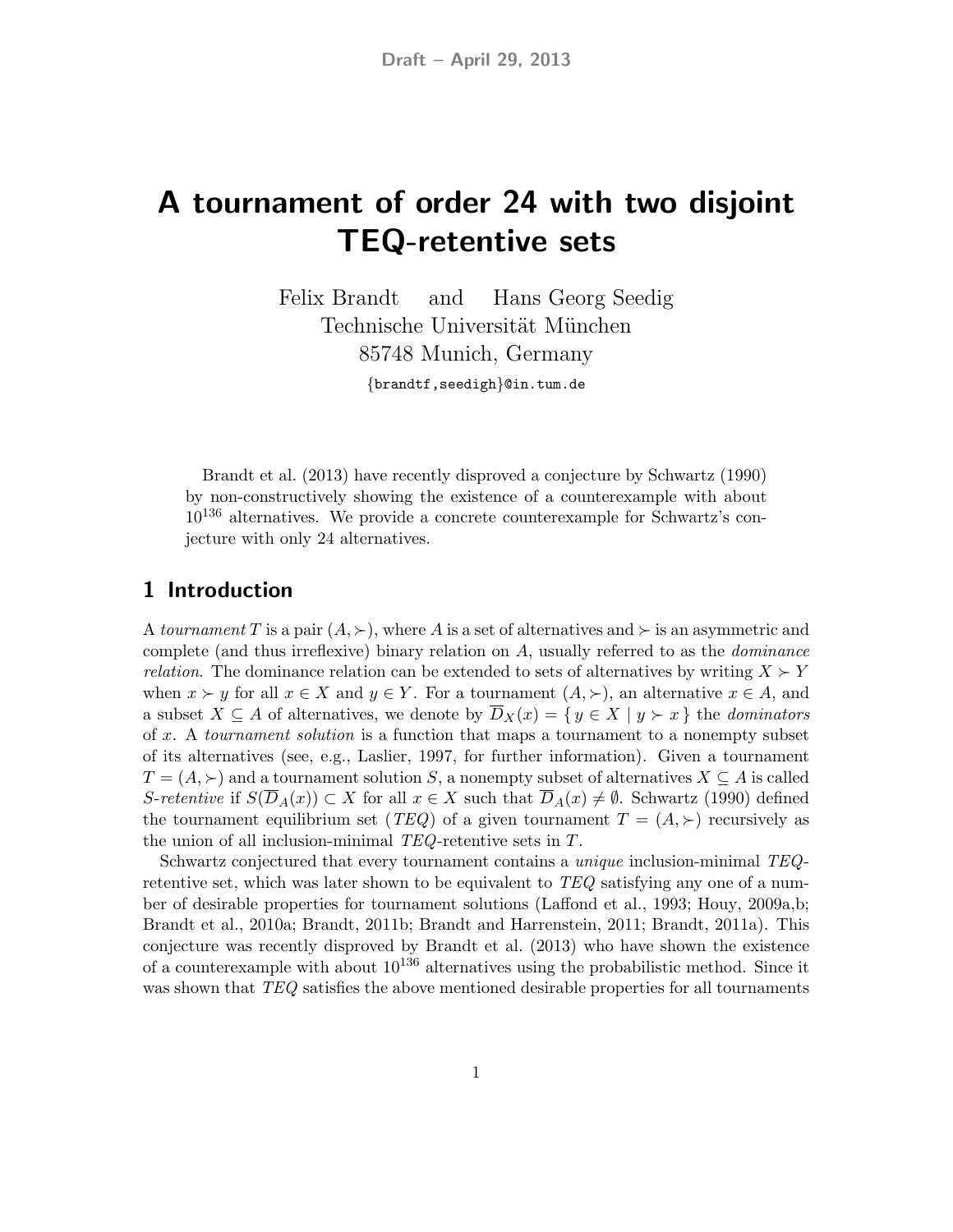that are smaller than the smallest counterexample to Schwartz's conjecture, the search for smaller counterexamples remains of interest. In fact, the counterexample found by Brandt et al.  $(2013)$  is so large that it has no practical consequences whatsoever for  $TEQ$ .

In this note, we provide a tournament of order 24 with two disjoint TEQ-retentive sets. In contrast to the previous counterexample, both TEQ-retentive sets are of the same order and even isomorphic. On the other hand, the tournament does not constitute a counterexample to a weakening of Schwartz's conjecture by Brandt (2011b).

Let  $n_{TEQ}$  be the greatest natural number n such that all tournaments of order n or less admit a unique minimal TEQ-retentive set. Together with earlier results by Brandt et al. (2010b), we now have that  $12 \leq n_{TEQ} \leq 23$ .

The counterexample is based on new structural insights about tournament solutions that we will explore further in future work.

## 2 The Counterexample

We define a tournament  $T = (A \succ)$  with 24 alternatives that has two disjoint TEQretentive sets  $X = \{x_1, \ldots, x_{12}\}\$ and  $Y = \{y_1, \ldots, y_{12}\}\$  with  $A = X \cup Y$ . The two induced subtournaments  $T|_X$  and  $T|_Y$  are isomorphic.

Let  $X_1 = \{x_1, \ldots, x_6\}, X_2 = \{x_7, \ldots, x_{12}\}, Y_1 = \{y_1, \ldots, y_6\}, \text{ and } Y_2 = \{y_7, \ldots, y_{12}\}.$ Then, the dominance relation between alternatives in  $X$  and  $Y$  is defined as illustrated in Figure 1.



Figure 1: The structure of the counterexample. The two subtournaments  $T|_X$  and  $T|_Y$  are isomorphic and of order 12. Furthermore,  $X_1 \succ Y_2$ ,  $X_2 \succ Y_1$ ,  $Y_1 \succ X_1$ , and  $Y_2 \succ X_2$ .

The dominator sets in  $T|_X$  (and equivalently in  $T|_Y$ ) are defined as follows:

$$
\begin{array}{rcl}\n\overline{D}_X(x_1) & = & \{x_4, x_5, x_6, x_8, x_9, x_{12}\}, \\
\overline{D}_X(x_3) & = & \{x_1, x_2, x_6, x_7, x_{9}, x_{10}\}, \\
\overline{D}_X(x_5) & = & \{x_2, x_3, x_4, x_8, x_{10}, x_{11}\}, \\
\overline{D}_X(x_7) & = & \{x_1, x_5, x_6, x_{11}, x_{12}\}, \\
\overline{D}_X(x_9) & = & \{x_2, x_4, x_5, x_7, x_8\}, \\
\overline{D}_X(x_{11}) & = & \{x_1, x_2, x_3, x_8, x_{10}\}, \\
\overline{D}_X(x_{12}) & = & \{x_1, x_4, x_6, x_7, x_{12}\}, \\
\overline{D}_X(x_{11}) & = & \{x_1, x_2, x_3, x_8, x_{9}, x_{10}\}, \\
\text{and} & \overline{D}_X(x_{12}) & = & \{x_3, x_4, x_5, x_9, x_{10}, x_{11}\}.\n\end{array}
$$

A rather tedious check reveals that